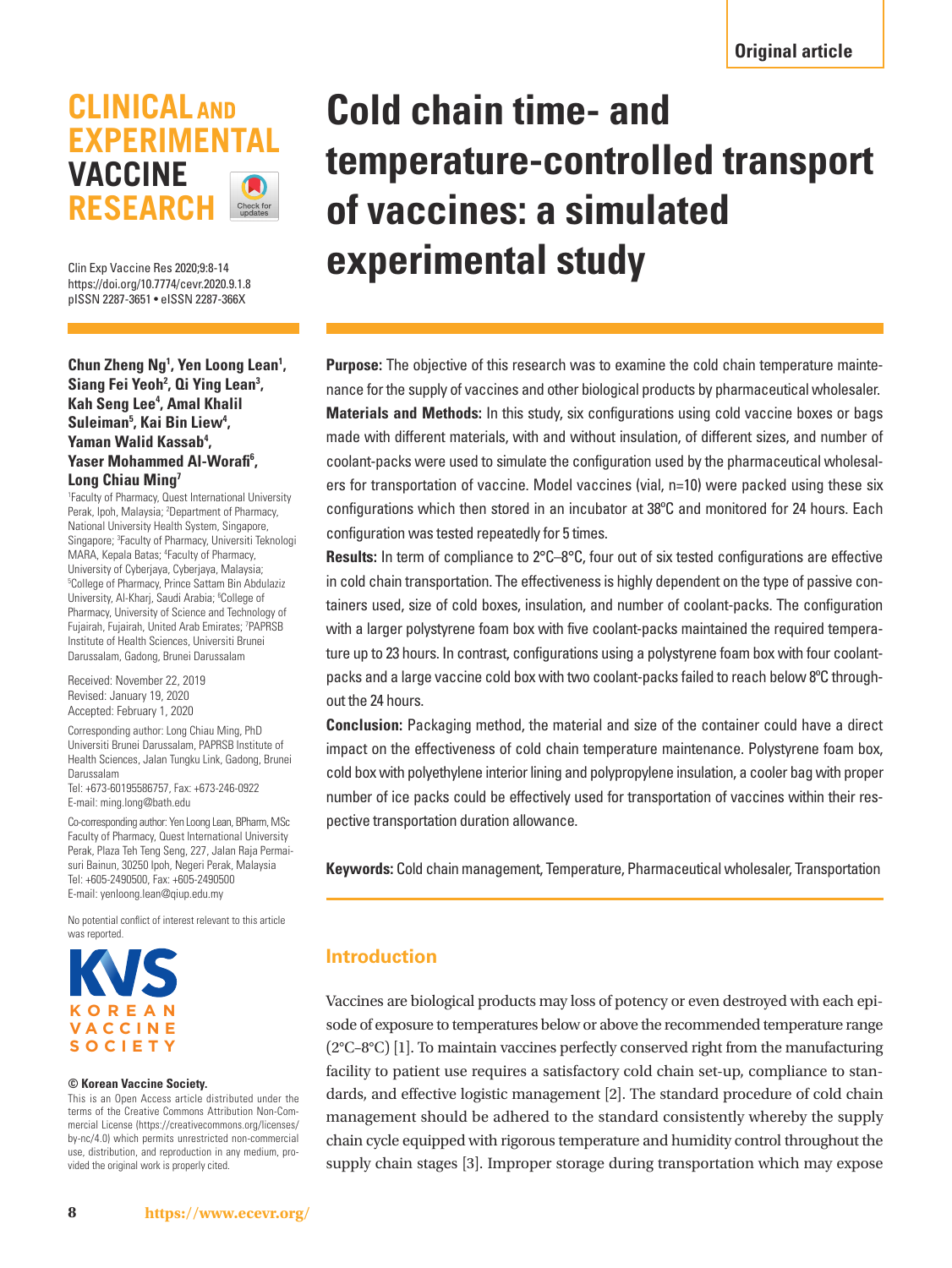vaccines to temperatures outside the recommended ranges can decrease their potency [4].

 An accidental event in which a vaccine or other biological product is exposed to temperatures outside the ranges designated for transport and storage is termed as temperature excursion [5]. Temperature excursion refers to keeping vaccines below the recommended temperature which can be as harmful as keeping them above that temperature range, since most vaccines may be damaged by freezing [6]. Therefore, an effective vaccine supply chain and logistics system is crucial to safeguard product quality. One appropriate example is the Thailand case study where a vendor-managed inventory system was used to ensure full compliance of vaccine supply management and distribution [7]. Common pitfalls are nonfully functioning refrigeration apparatus, non-compliance with cold-chain procedures, lack of understanding of the vaccine damage and inadequate monitoring practice [8,9].

 Vaccines, being biological products, have a limited shelf life and the potency of vaccines is guaranteed provided if the stock is transported and stored within the stipulated conditions. The optimum temperature for refrigerated vaccine is between 2°C to 8°C whereas for frozen vaccine the minimum temperature is –15°C. Once a vaccine has been thermally compromised, its loss of potency cannot be reversed [1,2]. Good Distribution and Storage Practices clearly state that temperature-sensitive products should be stored, handled, and distributed with great care throughout the distribution network. This serves as a requirement of temperature monitoring throughout the whole supply chain process [10,11].

 The common necessity of those product storage is the strict high requirements on the temperature, humidity, light, or other particular conditions [1,2]. For example, since heat and direct sunlight are detrimental to the integrity of vaccine, the storing of vaccine should be in its original packaging until the time of administration. The term "passive container" was used by the World Health Organization (WHO) to describe "a container that maintains a temperature-controlled environment inside an insulated enclosure, generally without thermostatic regulation, using frozen, conditioned, cool, or warm coolantpacks" [2]. Some examples of passive containers used in cold chain are vaccine carriers, reusable insulated cold boxes and single-use insulated cartons [12-14]. However, there is a gap in the current knowledge and practice on the proper usage of large capacity vaccine cold boxes [14], vaccine cold boxes [13], and carriers [12] because the WHO Performance, Quality and Safety (PQS) catalogue does not list net storage capaci-

ty for cold boxes and carriers [12-14]. According to PQS catalogue, the gross volume can be calculated based on the values for internal dimensions of the vaccine compartment, taking into account of having coolant-packs in place [2]. In this particular case, PQS catalogue only suggests the pharmaceutical wholesaler to load the vaccine carrier or cold box with the designated number of frozen coolant-packs [2].

 To the authors' best knowledge, no study has been reported before to simulate the real performance of cold chain from pharmaceutical wholesaler to their customers such as clinics, hospitals, and pharmacies. Thus, the objective of this study was to evaluate the performance of the packaging methods practised by the pharmaceutical wholesalers, in compliance with the PQS specification stipulated by WHO [2,12-14]. This study also served to design a good packaging method for cold chain supply. The study examined various characteristics including the choice of packaging materials, number and arrangement of cold pack as well as duration of transportation.

## **Materials and Methods**

#### **Study design and configurations**

There were six configurations of vaccine packaging used for this study (Table 1). For each configuration, a total of 10 vials of anti-tetanus vaccine (Tetanus toxoid vaccine adsorbed; 10 dose vials of 5.0 mL; Serum Institute of India, Pune, India) were. When the vaccines were not in use for experiments, the vials were stored between 2°C to 8°C in a refrigerator of which the temperature was closely monitored.

 The configuration 1, 2, 4, and 6 simulated the packaging methods used by pharmaceutical wholesalers whereas configuration 3 and 5 were designed to study the impact of different number of coolant-pack(s) used in each packaging. The temperature in each storage configuration was monitored for 24 hours, with each configuration was tested repeatedly for 5 times.

 The size of the coolant-pack (Thermafreeze ice pack; Thermarite, Petaling Jaya, Malaysia) was 14.0×6.5 cm and weighted approximately 90.0 g when it was hydrated. Prior to use, the coolant-pack was immersed in water for 15 minutes to be fully hydrated and then placed in the freezer for a minimum of 24 hours to ensure it was fully frozen.

 In order to ensure the outer packaging of the vaccine is not soiled and fully dry, the vaccines were protected using a simple and makeshift insulator. The insulator was made up from a low-density polyethylene plastic bag (12.0×16.0 cm) and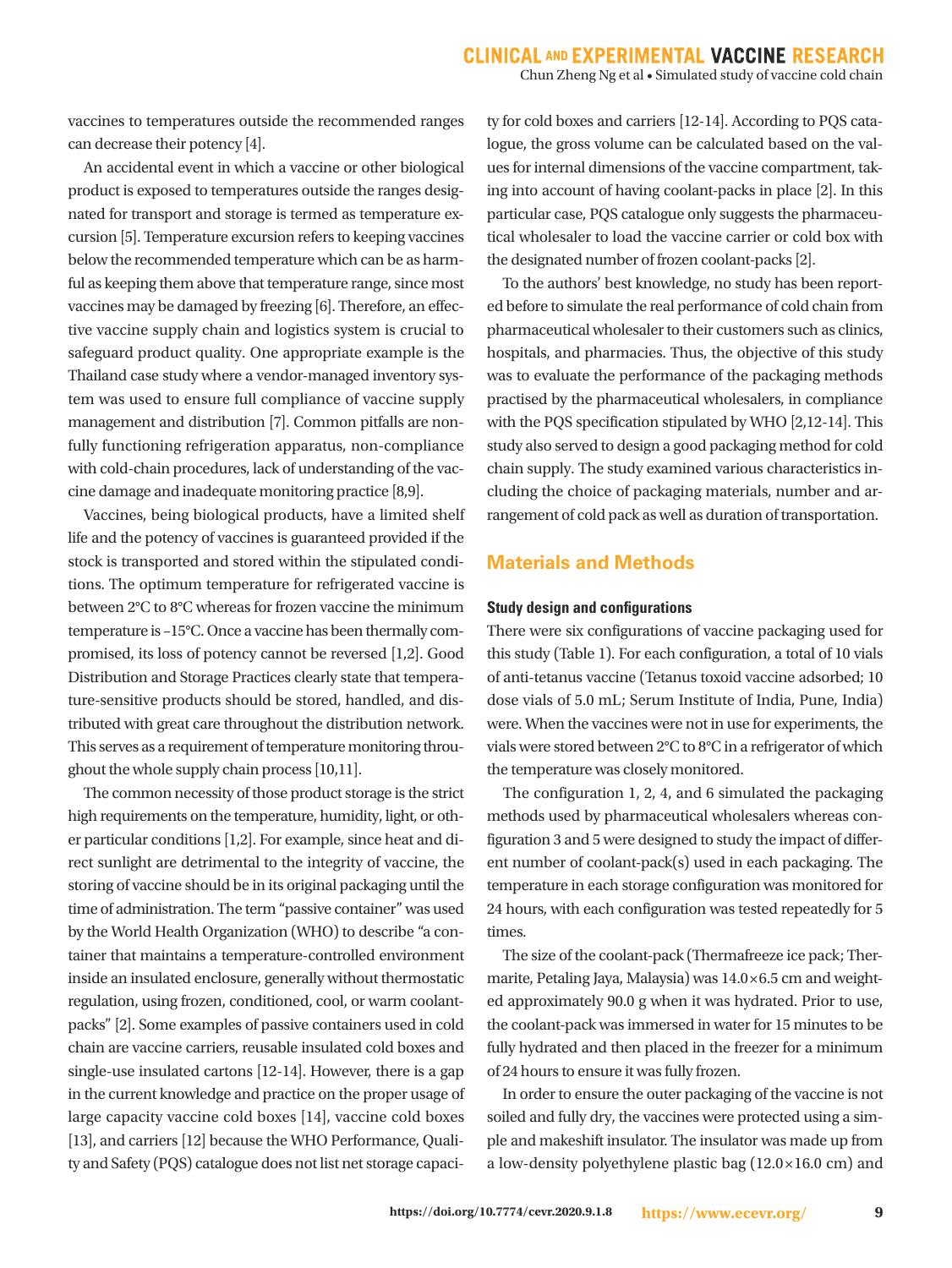## **CLINICAL AND EXPERIMENTAL VACCINE RESEARCH**

Chun Zheng Ng et al • Simulated study of vaccine cold chain

| <b>Configurations</b> | Type of passive<br>container            | Insulation material                                       | Size measurement<br>$\theta$ (length $\times$ width $\times$ height; cm) |                                | Coolant-pack arrangement |                         |                          | No. of<br>coolant- |
|-----------------------|-----------------------------------------|-----------------------------------------------------------|--------------------------------------------------------------------------|--------------------------------|--------------------------|-------------------------|--------------------------|--------------------|
|                       |                                         |                                                           | Internal<br>dimension                                                    | External<br>dimension          | <b>Base</b>              | Side                    | <b>Top</b>               | pack<br>(total)    |
|                       | Foam box                                | Polystyrene                                               | $33.0 \times 19.3 \times 19.5$                                           | $36.4 \times 22.7 \times 22.9$ | 2 Laterally              | I Each at both<br>sides |                          |                    |
| $\overline{2}$        | Large Vaccine cold box<br>(Igloo brand) | Polyethylene interior lining,<br>polypropylene insulation | $26.2 \times 17.6 \times 19.0$                                           | $29.3 \times 22.8 \times 21.2$ | $\sim$                   | Each at both<br>sides   |                          | 3                  |
| 3                     | Foam box                                | Polystyrene                                               | $33.0 \times 19.3 \times 19.5$                                           | $36.4 \times 22.7 \times 22.9$ | 2 Laterally              | Each at both<br>sides   | $\overline{\phantom{a}}$ |                    |
| $\overline{4}$        | Small vaccine cold box<br>(lqloo)       | Polyethylene interior lining,<br>polypropylene insulation | $22.3 \times 16.0 \times 13.1$                                           | $25.0 \times 19.0 \times 5.5$  | $\sim$                   | Each at both<br>sides   |                          | 3                  |
| 5                     | Large vaccine cold box<br>(Igloo brand) | Polyethylene interior lining,<br>polypropylene insulation | $26.2 \times 17.6 \times 19.0$                                           | $29.3 \times 22.8 \times 21.2$ | $\sim$                   | Each at both<br>sides   | $\overline{\phantom{a}}$ | $\Omega$           |
| $6\phantom{a}$        | Cooler bag                              | Air bubble aluminum foil                                  | $21.0 \times 17.0 \times 14.3$                                           | $21.2 \times 19.2 \times 14.5$ | 2 Laterally              | $\sim$                  | 2 Laterally              | $\overline{4}$     |
|                       |                                         |                                                           |                                                                          |                                |                          |                         |                          |                    |

**Table 1.** The six configurations tested for the storage of anti-tetanus vaccine

newspaper. For each configuration, 10 vials with a data logger inserted into a low-density polyethylene plastic bag and opening was tied tightly. Then, the bag was then wrapped with two layers of newspaper.

#### **Time and temperature recording**

Each configuration (passive container with vaccine vials and data logger) was left in a large incubator with temperature set at a 38°C simulating the temperature of transporting vehicle without air-conditioning. Data loggers were used to track the temperature changes inside the package of vaccines, when the vaccines are being sent to the customer. Two temperature and humidity USB data loggers (Alpha TH30; TempSen Electronics, Shanghai, China) which were newly calibrated and validated were used to record internal temperature inside the container and external temperature. The measurement range of the data logger was between -30ºC to 70ºC for temperature and 0%–100% for humidity level. The external data logger which was used to monitor the external temperature for 24 hours to simulate the harsh environment during transportation process. Another data logger that was used to monitor external temperature was placed next to vaccine container to record down the external temperature.

#### **Statistical analysis: comparison of temperature-time profiles**

The pair-wise statistical procedure using the difference factor  $(f_1; Equation 1)$  and  $f_1$ <sub>*area*</sub> were used to compare the temperature-time profiles obtained. The difference factor measures the percent error between two curves.

$$
f_1 = \left\{ \frac{\sum_{t=1}^{n} |R_t - T_t|}{\sum_{t=1}^{n} R_t} \right\} \times 100\,\%
$$
 (Equation 1) [15]

Where  $R_t$  and  $T_t$  are the cumulative percentage dissolved at each of the selected time points of the reference and test product. When the test and reference profiles are identical, the percent error is zero, and increases proportionately with an increase in dissimilarity between the two temperature-time profiles. Meanwhile, for difference factor f<sub>larea</sub>, the difference of profiles is calculated based on Equation 2 [16].

$$
f_{1area}(\tau) = \frac{\int_0^{\tau} |W_R(t) - W_T(t)| dt}{\int_0^{\tau} W_R(t) dt}
$$
 (Equation 2)

Where  $W_R$  and  $W_T$  are the reference and test profiles at time t, respectively. Evaluation of flarea was considered up to the  $\frac{1}{\pi}$  time corresponding to time zero to time at 24 hours. In this project f<sub>larea</sub> was applied from mean data sets. For instance, a f<sup>1</sup>*area* =0.20 suggested 20% average difference of a test from a reference data set. For each temperature-time profile comparison, configuration 1 was chosen as the reference profile as configuration 1 is the most commonly practiced method. as configuration 1 is the most commonly probability  $\mathcal{L}$ 

### **Results**

The mean temperature (±standard deviation, n=5) values of internal temperature of each configuration over 24 hours are shown in Fig. 1.

Among the configurations, configuration 1, using a poly-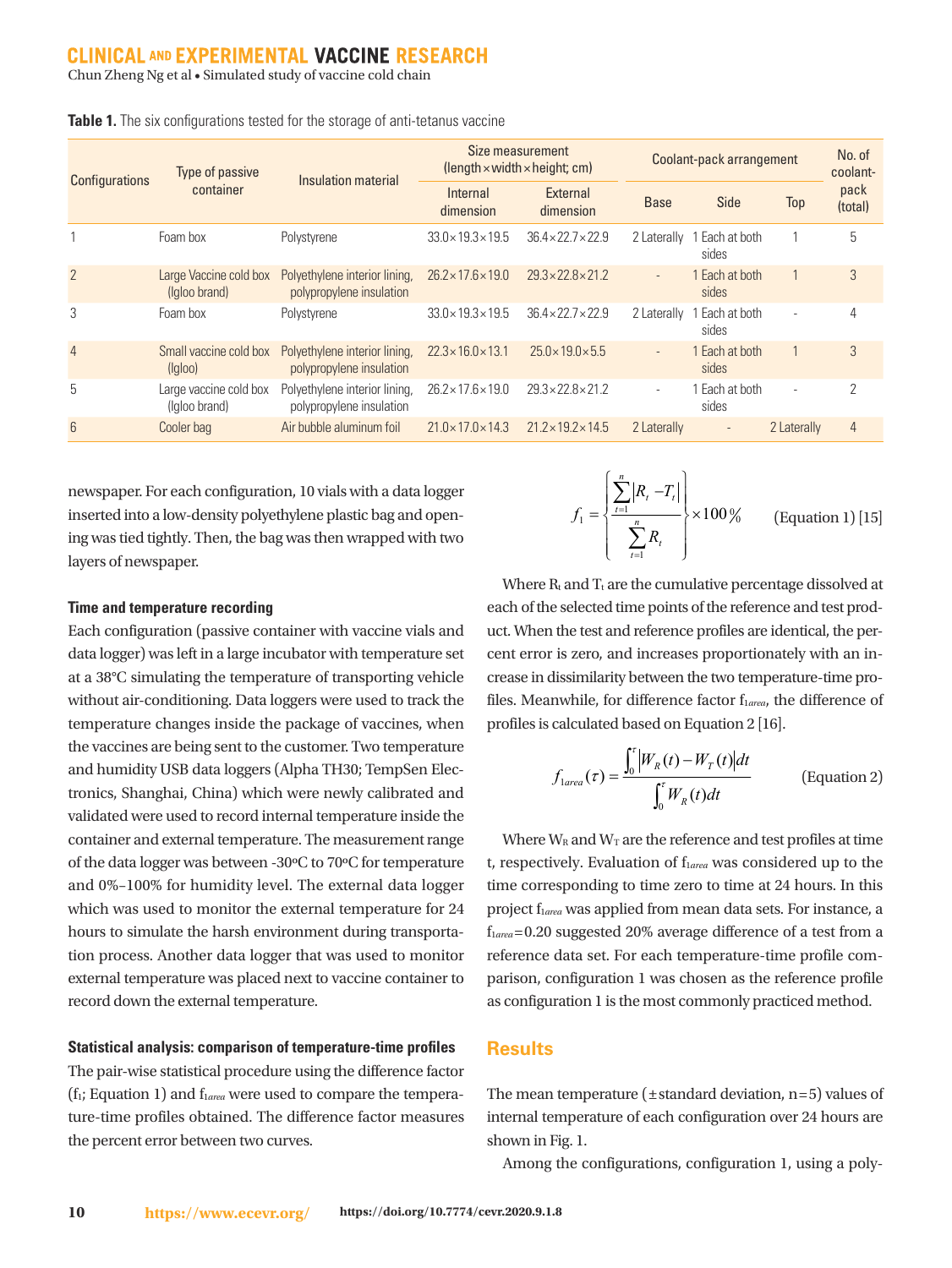## **CLINICAL AND EXPERIMENTAL VACCINE RES**

Chun Zheng Ng et al • Simulated study of vaccine cold chain



**Fig. 1.** (A, B) Mean temperature ( $\pm$  standard deviation, n = 5) values of internal temperature of each configuration over 24 hours.

styrene foam box with five coolant-packs, reached the temperature range of 2.02°C to 7.54°C and the temperature was maintained for 23 hours. This was the longest duration of maintenance time, in which the intended cold chain temperature range (2°C–8°C) was maintained compared to the rest of other configurations. Nonetheless, it was noted that configuration 2, using a large vaccine cold box with polyethylene interior lining, polypropylene insulation and three coolant-packs, recorded internal temperature ranges of 6.34°C to 7.88°C and lasted for 15 hours. The duration was 8 hours shorter compared to configuration 1. Besides, it was noted that configuration 2 required more than 30 minutes for the internal temperature to reach below 8°C. In contrast, for configuration 4, using a small vaccine cold box with polyethylene interior lining, polypropylene insulation and three coolant-packs, within 30 minutes, it reached the intended temperature, ranged 5.88°C– 7.56°C and maintained for 13.5 hours. Likewise, configuration 6, using a cooler bag, the smallest and lightest container among the type of passive containers used, with four coolant-packs recorded a temperature below 8°C within 30 minutes after first exposure to external environment and maintained at 3.1°C– 7.3°C, lasted up to 14.5 hours.

 Meanwhile, both configuration 3 and 5 failed to reach below 8°C throughout the 24 hours. Configuration 3, a polystyrene foam box with four coolant-packs, was a storage condition with only a missing a coolant-pack on top compared to

**Table 2.** The comparison of temperature-time profiles of five configurations with configuration 1

| Variable                          | Configuration |       |      |      |       |  |  |  |  |  |
|-----------------------------------|---------------|-------|------|------|-------|--|--|--|--|--|
|                                   |               |       |      | h    |       |  |  |  |  |  |
| Difference factor, f <sub>1</sub> | 106.5         | 144 2 | 1084 | 2503 | 115 7 |  |  |  |  |  |
| Difference factor, flarea         | 12            | 13    | 1 N  | 21   |       |  |  |  |  |  |

Configuration 1 as reference profile for comparison.

configuration 1. The lowest temperature it managed to reach was 8.2°C in first hour. Similarly, configuration 5, missing a coolant-pack on top compared to configuration 2, hit the lowest temperature only at 9.9°C after 2 hours in the storage packing.

 Table 2 shows the comparison of temperature-time profiles using pair-wise approach. Configuration 1 was used as reference profile for the comparison with the other five configurations. All had a more than 100% difference. Among the comparisons, configuration 5 had the highest differences from configuration 1, with f<sub>1</sub> value of 250.3 and f<sub>1area</sub> of 2.1. In contrast, the temperature values of configuration 2, 4, and 6 compared to configuration 1 were relatively similar to each other, with 106.5, 108.4, and 115.7, respectively.

## **Discussion**

Time- and temperature-controlled storage and transport of vaccines in compliance of manufacturer specifications is es-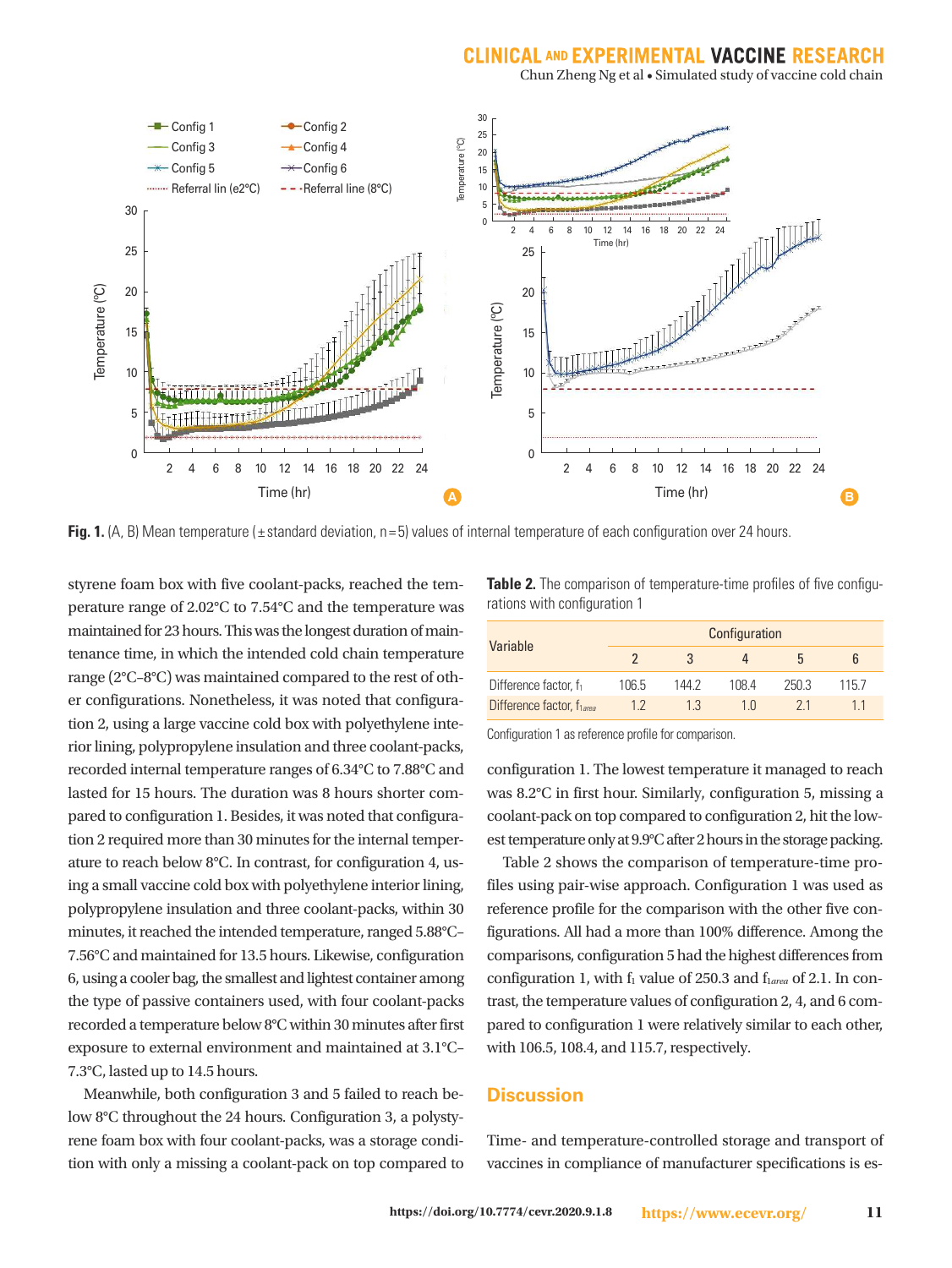## **CLINICAL AND EXPERIMENTAL VACCINE RESEARCH**

Chun Zheng Ng et al • Simulated study of vaccine cold chain

sential to ensure optimal therapeutic effect of vaccine requiring cold chain [5,17]. Ineffective or degraded vaccines could be part of the reason of resurgence of certain vaccine-preventable diseases [18]. Degradation happens unintentionally especially for aluminum adjuvant–containing vaccines which are highly sensitive to unintentional freezing such as adjacent to frozen ice packs or refrigerator freezer coils [19].

 Even though a recent review of Vaccine Adverse Event Reporting System (VAERS) by Hibbs et al. [5] indicated that the use of vaccines kept outside of recommended temperatures caused no substantial direct health risk, possible decreased protection is inevitable. Of note, with the benefit of hindsight, Shimabukuro et al. [20] reported that VAERS data are not suitable to determine the possibility of an adverse event induced by a vaccine. It is speculated that the interpretation of VAERS data alone or out of clinical context could lead to erroneous conclusions about the risk of adverse events [20].

 This study was conducted to determine which packaging configuration of vaccines is the most appropriate to be used in a cold chain transport from pharmaceutical wholesalers to other healthcare clinics, hospitals and pharmacies. The findings of this study indicated that the size of storage box, packaging materials including materials used for cold box and insulator, and the number of coolant-packs, the arrangement of coolant-pack on top highly affects the cold retention, thus storage temperature and duration of intended temperature. With larger size of vaccine box, the number of coolant-packs required and the time to reach the designated storage temperature will be increased. In this study, configuration 1 was found to have the longest storage duration at desired temperature, 23 hours which are sufficient for transportation of both local and long-distance cold chain supply. The only drawback from this configuration is high possibility of freezing since the temperature went down to the lowest at 2.02°C at first 2 hours. Additional layer of plastic wrap might be useful in order to prevent the temperature inside the vials from dropping below 2°C. Nonetheless, this measure needs to be further investigated. For transportation of small amount of vaccines at local districts, configuration 2, 4, and 6, respectively could serve as an alternative as the packaging are less bulky and lighter, thus easier for short transportation distance and time. On the other hand, the use of configuration 3 and 5 should be avoided since the internal temperature failed to fall below 8°C at any time points.

 As recent systematic review has indicated that 29 vaccine freezing cases reported in 45 included studies [21]. The review

suggested that a temperature fall below 2ºC is more common compared to the temperature rises above 8ºC during cold chain transportation. Several studies on effectiveness of cold chain supply of vaccines have been carried out globally [21]. All of these studies concluded that the cold chain transport systems were not up to standard to ensure the quality and stability of the vaccine during transportation. Yauba et al. [22] at Cameroon examined the vaccine exposure to temperatures outside the recommended range during storage and transport. Using experimental study design, 48 shipment boxes containing 10 vials of Diphtheria-Tetanus and Pertussis containing vaccines and a data logger were prepared and dispatched to various target health facilities throughout Cameroon [22]. Of note, 83% of shipments were exposed to freezing (-0.5°C to -23.8°C) at least once during their study. Meanwhile, a study conducted at regional and district vaccine stores and rural health facilities of India showed the temperatures in the boxes exceeded 8°C ranged from 8.3% to 14.7% of their combined storage times and fell below 0°C from 0.2% to 10.5% of these times. Up to 18% and 7% of the carrier boxes exposed to combined times in transit at <0 and >8 $\degree$ C, respectively [17].

 Meanwhile, in capital city of Kenya, Nairobi, a study on the influence of cold chain supply logistic on the safety of vaccines [23]. The four influences being studied were the storage condition, packaging, transport system, and technical capacity. In the study on transport system, the research confirmed that the quality and conditions of transportation vans and carrier boxes were poor, along with the issue of improper documentation of actual temperature and timing of cold chain medicines throughout the transport process [23].

 Challenges in managing the cold chain in storage and during transportation could be overcome with a robust experimental study. Firstly, enhancement of good distribution practice requirements especially on management of cold chain products up to end users (clinics and private sector) is the necessary step to maintain quality, safety, and efficacy of products. The training also could increase awareness of new requirement and knowledge. Furthermore, vaccine lot release should also be implemented with proper documentation and review of lot summary protocol (LSP), along with cold chain inspection (CCI) comprising of physical checking and temperature monitoring. With satisfactory evaluation of LSP and CCI, then only vaccine lot release certificate will be issued by the drug regulatory agency.

 The store personnel needs to be trained on Good Storage Practice especially the cold chain capacity requirements of a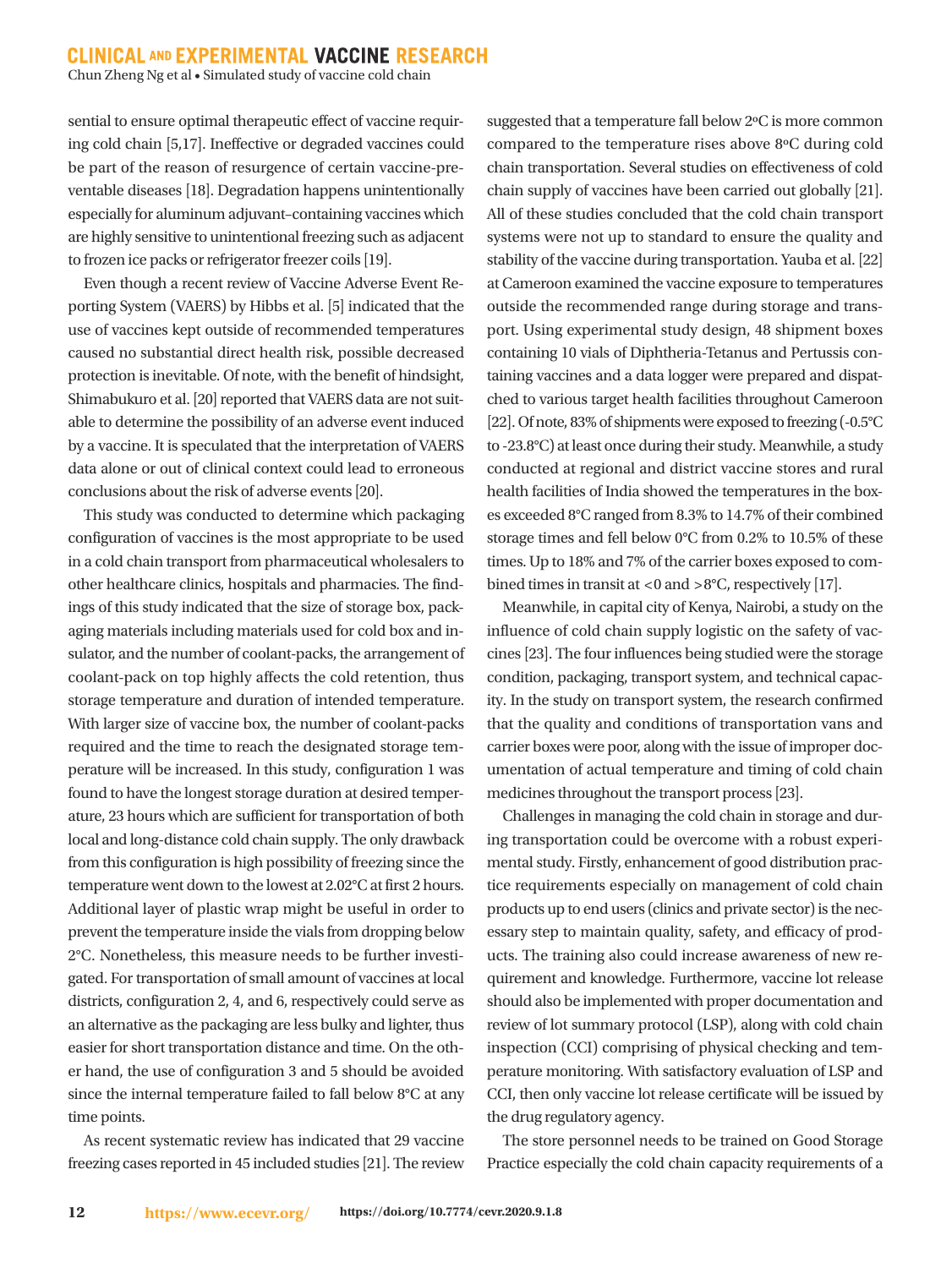Chun Zheng Ng et al • Simulated study of vaccine cold chain

vaccine supply chain. Guidance on the number of vials, vaccine volumes and how to calculate cold chain storage needs for coolant-packs, the use of vaccine cold boxes, and the drystorage capacity needed for immunization-related commodities should also be given [2]. If the efficiency of the existing method is found to be low, attempt should be made to develop an effective supply chain method for the pharmaceutical wholesalers to deliver the vaccines to its customers without jeopardizing the cold chain. Overall, three core components of comprehensive vaccine cold chain management, as demonstrated in previous studies, are regular equipment maintenance, staff refresher course, and proper alert system connected to an auxiliary power [24-27].

 In conclusion, this study generated much needed evidence on duration and temperature maintenance of cold chain for the supply of quality vaccines and other biological products by pharmaceutical wholesalers. Polystyrene foam box could be effectively used if sealed with minimum five ice packs whereas large vaccine cold box with polyethylene interior lining and polypropylene insulation could be effectively used if sealed with minimum three ice pack. The configuration of packaging with coolant-pack, the size and material of the storage containers have a direct impact on the maintenance of cold chain temperature to ensure proper transportation of vaccines.

## **ORCID**

Chun Zheng Ng *https://orcid.org/0000-0001-9507-8000* Yen Loong Lean *https://orcid.org/0000-0002-9229-5437* Siang Fei Yeoh *https://orcid.org/0000-0002-0763-2639* Qi Ying Lean *https://orcid.org/0000-0003-0331-8607* Kah Seng Lee *https://orcid.org/0000-0001-6235-0848* Amal Khalil Suleiman *https://orcid.org/0000-0002-6162-6301* Kai Bin Liew *https://orcid.org/0000-0002-3643-3882* Yaman Walid Kassab *https://orcid.org/0000-0003-2560-5092* Yaser Mohammed Al-Worafi *https://orcid.org/0000-0002- 5752-2913*

Long Chiau Ming *https://orcid.org/0000-0002-6971-1383*

## **References**

1. Department of Immunization, Vaccines and Biologicals, World Health Organization. Study protocol for temperature monitoring in the vaccine cold chain [Internet]. Geneva: World Health Organization; 2011 [cited 2019 Jun 5]. Available from: https://apps.who.int/iris/bitstream/handle/10665/70752/WHO\_IVB\_05.01\_REV.1\_eng.pdf.

- 2. World Health Organization. How to calculate vaccine volumes and cold chain capacity requirements (WHO/IVB/ 17.06) [Internet]. Geneva: World Health Organization; 2017 [cited 2019 Jun 6]. Available from: https://www.who. int/immunization/documents/control/who\_ivb\_17.06/ en/.
- 3. Lloyd J, Cheyne J. The origins of the vaccine cold chain and a glimpse of the future. Vaccine 2017;35:2115-20.
- 4. Sykes C. Time- and temperature-controlled transport: supply chain challenges and solutions. P T 2018;43:154-70.
- 5. Hibbs BF, Miller E, Shi J, Smith K, Lewis P, Shimabukuro TT. Safety of vaccines that have been kept outside of recommended temperatures: reports to the Vaccine Adverse Event Reporting System (VAERS), 2008-2012. Vaccine 2018; 36:553-8.
- 6. Hanson CM, George AM, Sawadogo A, Schreiber B. Is freezing in the vaccine cold chain an ongoing issue?: a literature review. Vaccine 2017;35:2127-33.
- 7. Program for Appropriate Technology in Health; World Health Organization; Health Systems Research Institute; Mahidol University. An assessment of vaccine supply chain and logistics systems in Thailand. Seattle, WA: Program for Appropriate Technology in Health; 2011 [cited 2019 Jun 6]. Available from: path.azureedge.net/media/documents/TS\_opt\_vac\_sup\_thai.pdf.
- 8. Kartoglu U, Nelaj E, Maire D. Improving temperature monitoring in the vaccine cold chain at the periphery: an intervention study using a 30-day electronic refrigerator temperature logger (Fridge-tag). Vaccine 2010;28:4065-72.
- 9. Nelson C, Froes P, Dyck AM, et al. Monitoring temperatures in the vaccine cold chain in Bolivia. Vaccine 2007;25: 433-7.
- 10. Bekcic S, Kelecevic N, Marinkovic V, Tasic L, Krajnovic D. Developing a quality management tool for preparing Good Distribution Practice audit of pharmaceutical contract vaccine distributor. Indian J Pharm Educ Res 2015;49:174- 82.
- 11. Kartoglu U, Vesper J, Teras H, Reeves T. Experiential and authentic learning approaches in vaccine management. Vaccine 2017;35:2243-51.
- 12. World Health Organization. Vaccine carrier: performance, quality and safety performance specification (WHO/PQS/ E004/VC01.2) [Internet]. Geneva: World Health Organization; 2010 [cited 2019 Jun 5]. Available from: apps.who. int/immunization\_standards/vaccine\_quality/pqs\_cata-